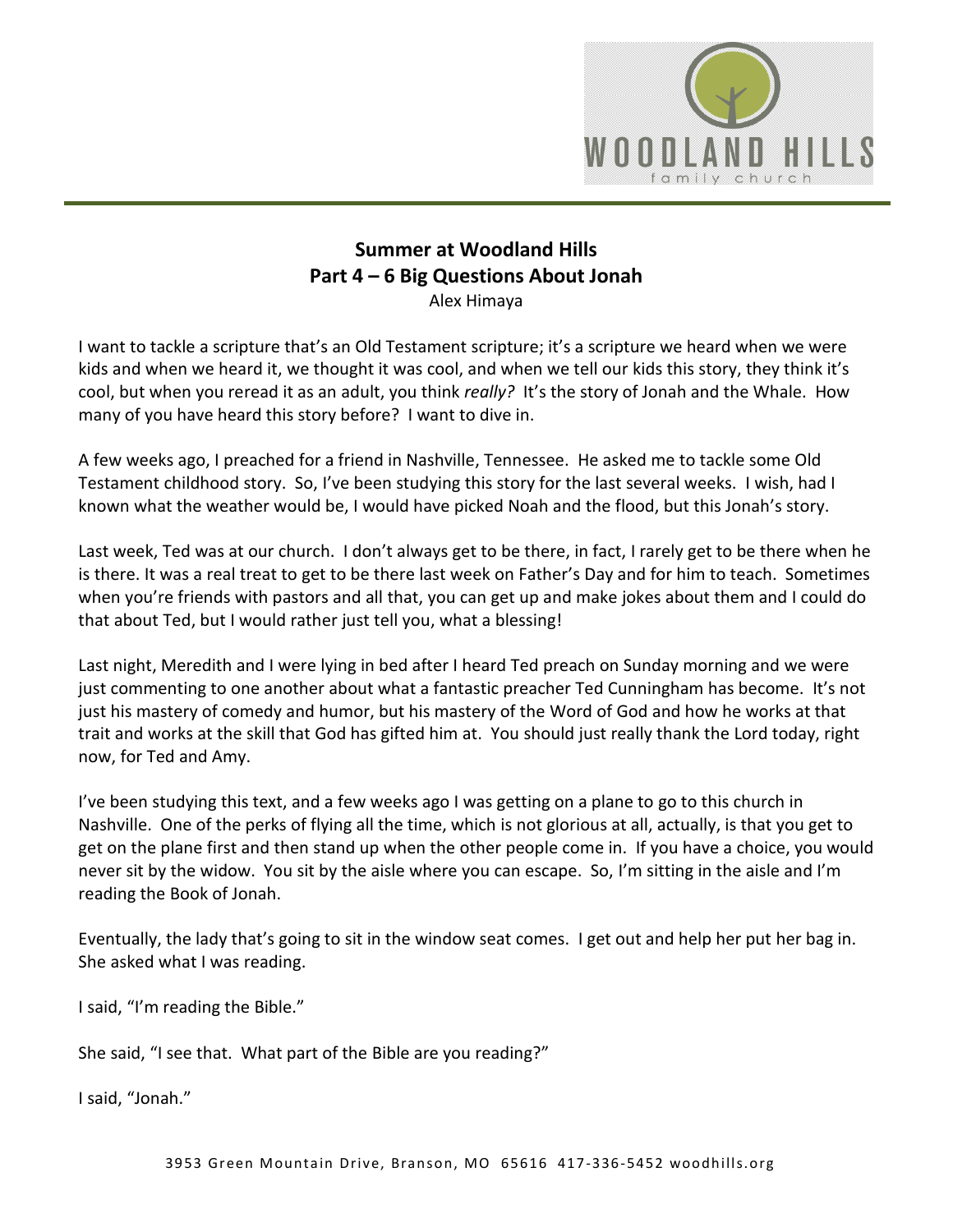She just started laughing. It bothered me a little bit because I'm a little sensitive and mercy type. I know you don't believe that because I'm not. But it bothered me a little. She was older so I was trying to be respectful when I said, "Why are you laughing?"

She said, "You don't believe that do you?"

I said, "I do."

She said, "You believe the Book of Jonah?"

I said, "I believe the Book of Jonah."

She said, "You really believe," through this sarcastic laughter, "that a man was thrown off a ship, swallowed up by a fish, spit out on the shore, and lived to tell about it. And you believe this story?"

I said, "I believe it."

She said, "Can you prove it?"

I said, "I don't know how I would."

She said, "Well, if you can't prove it, maybe it's not true."

I said, "I can't prove it; it's just faith. God gave me faith; it's a gift. I receive it and you could receive it too. If you'd ask for it, he'd give you the gift of faith."

She said, "Well, I wish you could prove it."

I said, "I can't prove it, but one day, when I get to heaven, I will ask Jonah."

She said, "What if Jonah is not in heaven?"

I said, "Well, then, you ask him."

And that ended our conversation.

I want to help answer some of the questions today. By the way, when you're ADD, God has taken some of the deficits that he allowed me to have as a child through comprehension and with all the ADD stuff that comes with ADD. I was the project at school, in elementary. I don't know if my dad was paying teachers behind the scenes or what, but I stayed after school every day, trying to figure out comprehension and trying to learn. Quite honestly, some of those things that I viewed as such a negative part of my life, God has used to cause me to study the scripture in an entirely different way.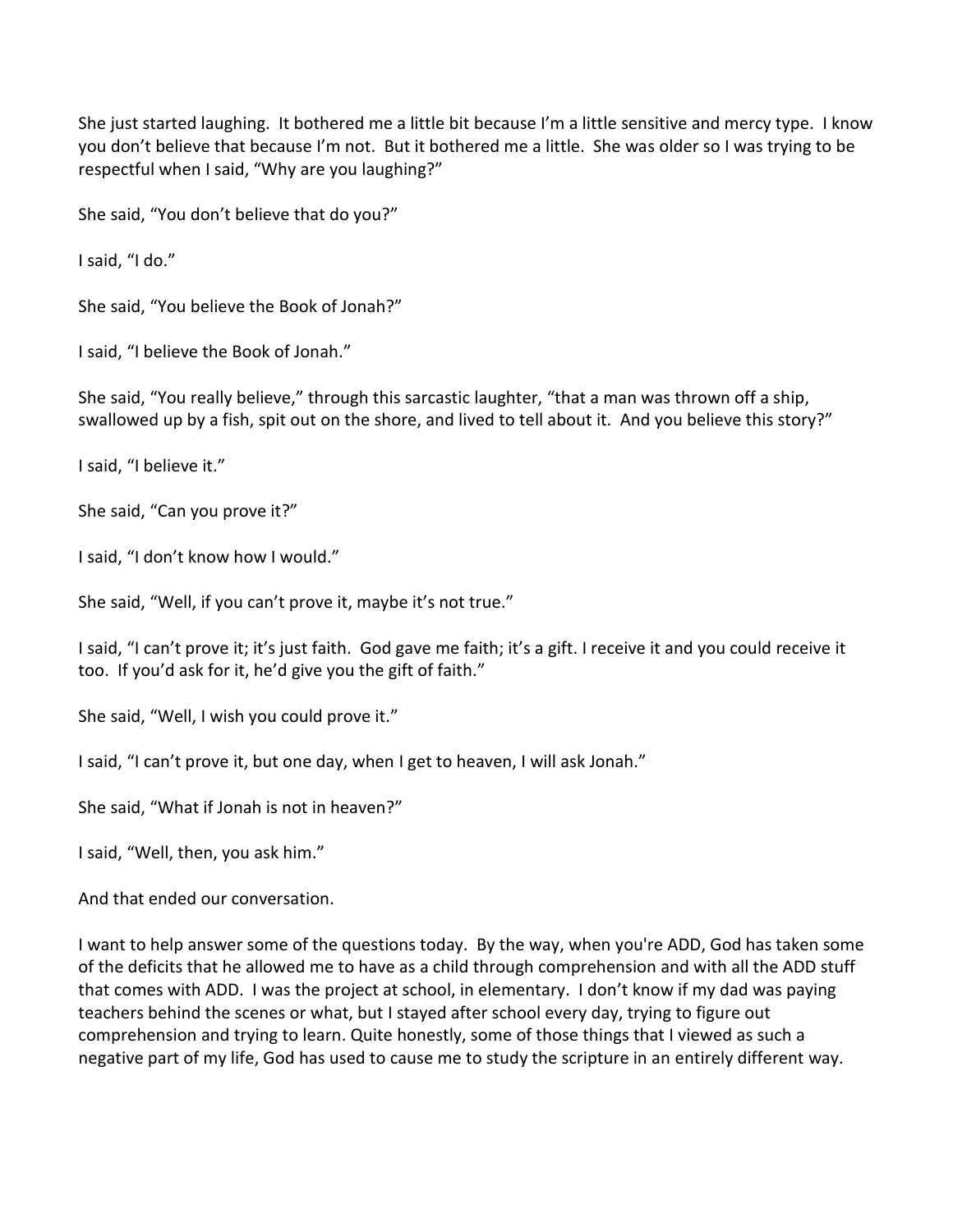I don't know why, but more of the culture appears to be ADD today than used to be. Quite honestly, it's become this real gift that I am to the culture because I study the scripture through ADD lenses and because I ask all the questions all the time of why every time I read a verse and write down questions and write down answers, it's become an effective teaching method in our culture. I just want to use that culture and that teaching method today, and I want to give you six big questions that I wrote down when I read the Book of Jonah and I'm sure you have the very same questions. As I deal with these questions, maybe I'll answer some questions you've had.

# **1. Who was Jonah?**

This is a great question, and it's a really good one to begin with as you look at this book that bears his name. If you don't know, I'll just tell you today. Jonah was a prophet to the Nation of Israel. In that day, Israel had a civil war and there were two kingdoms. You know this if you've studied the Bible at all, right? Two different kingdoms. In fact, I'll show you a map. The southern kingdom is known as the Kingdom of Judah and the capitol of Judah is Jerusalem. The northern kingdom, after the civil war, is called the Kingdom of Israel and the capitol was a place called Samaria.



This is just a little back story and context as to who Jonah is and that's where he was. He was a prophet to the Kingdom of Israel to a king named Jeroboam II. In fact, Jonah is mentioned a few places in scripture. Obviously, he's mentioned a lot of times in the book that bears his name, but he's also given a cameo over in 2 Kings 14. There is a king name Jeroboam II who only gets seven verses in the whole Bible. And in those seven verses, Jonah is mentioned as one of his prophets.

In fact, let me just show it to you in 2 Kings 14 - *[23](https://www.studylight.org/desk/?q=2ki%2014:23&t1=en_nlt&sr=1) Jeroboam II, the son of Jehoash, began to rule over Israel in the fifteenth year of King Amaziah's reign in Judah. Jeroboam reigned in Samaria forty-one years. [24](https://www.studylight.org/desk/?q=2ki%2014:24&t1=en_nlt&sr=1) He did what was evil in the Lord's sight. He refused to turn from the sins that Jeroboam* (the first) *son of Nebat had led Israel to commit.*

So, Jeroboam II is a wicked king in a long line of wicked kings in the Nation of Israel. They had turned away from God. They had forgotten God, forgotten his laws. In fact, they were killing his prophets and quite honestly, in the history of the nation, there is no indication that he ever turned back to God or that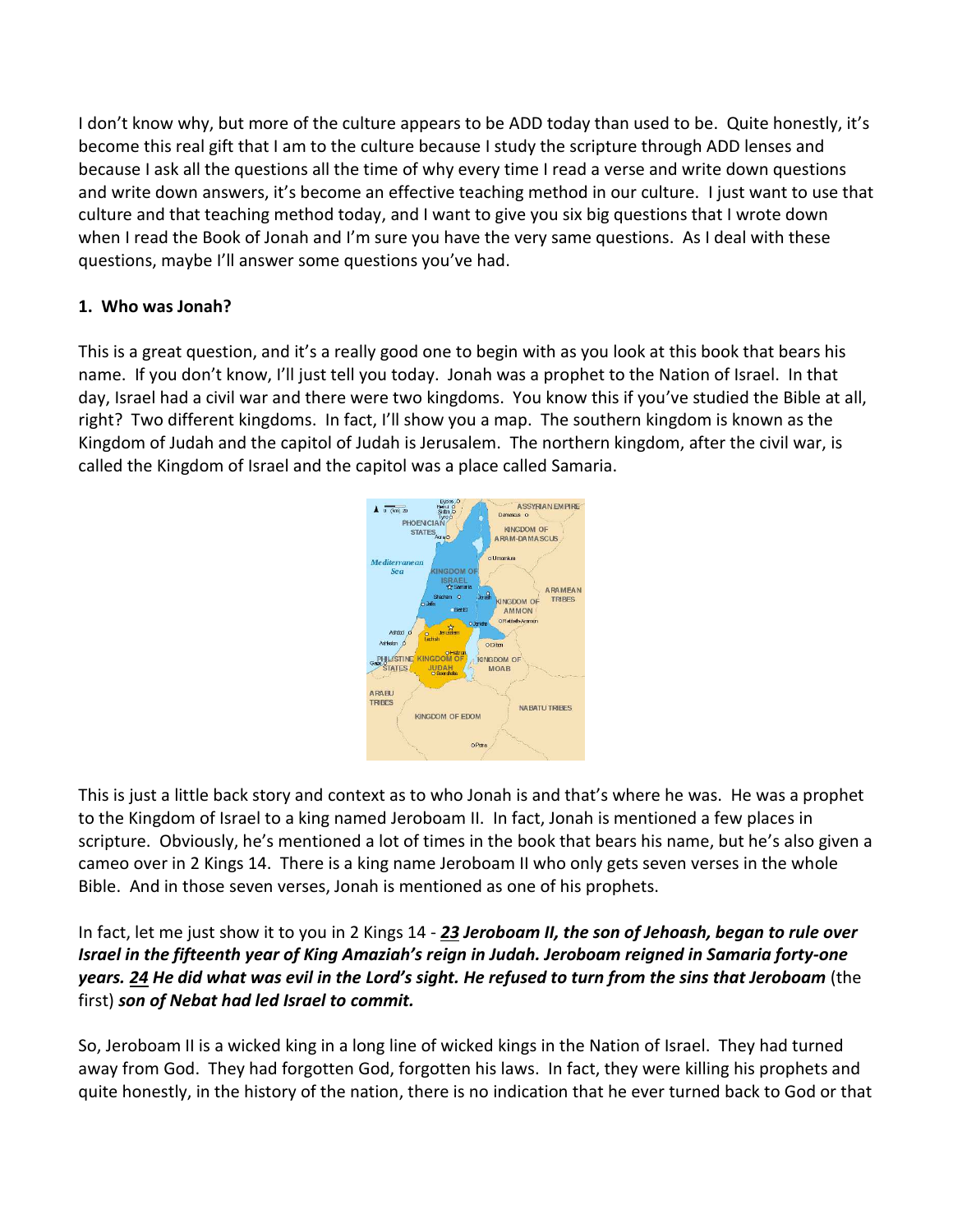he ever came around and got this whole thing straightened out. But God, in his mercy, and God, in his grace, gave mercy and grace towards Israel and helped them out.

Look at Verse 25. *Jeroboam II recovered the territories of Israel between Lebo-hamath and the Dead Sea, just as the Lord, the God of Israel, had promised through Jonah son of Amittai, the prophet from Gath-hepher.* Jonah, at this time, delivered good news from God to a wicked king. It came true and so he is sitting pretty with his boss. This is an amazing season for him. Until God comes calling with another assignment. And that assignment was to go to Nineveh, which begs the second question.

## **2. Where is Nineveh?**

This is a great question. Nineveh is the capitol of Assyria. It's on the banks of a river called the Tigris River. If you read the Bible, there are two rivers that are mentioned over and over again: The Euphrates and the Tigris. They fork out from one another and over in this peninsula. That's where Nineveh is. In fact, in your lifetime, archeologist discovered where ancient Nineveh is. They dug it up in a place called Mosul, Iraq. You've heard of that because you pay attention to the war, right? Let me just show you this map so you get a picture as to how this is playing out. This is Israel over here. This is Joppa. That's where the Bible says Jonah got a boat and started sailing.



God told Jonah to go to Nineveh over here on the Tigris river. He gets in a boat and sails towards Tarshish. Do you see the point? He is going as far as you can go in the known world. This is modern day Spain by the way. This is the known world. This is as far as you can go from where it was that God was telling him to go.

He gets on this boat. You know the story, right? The storm comes, the sailors are wondering what's going on, they're praying to their gods. Jonah says, "It' me and my issue; throw me overboard." They throw him overboard and, eventually, a fish comes and swallows him up. He would have drowned or ended up on the shore, but that wasn't God's plan. A fish came and grabbed him, which begs my third question.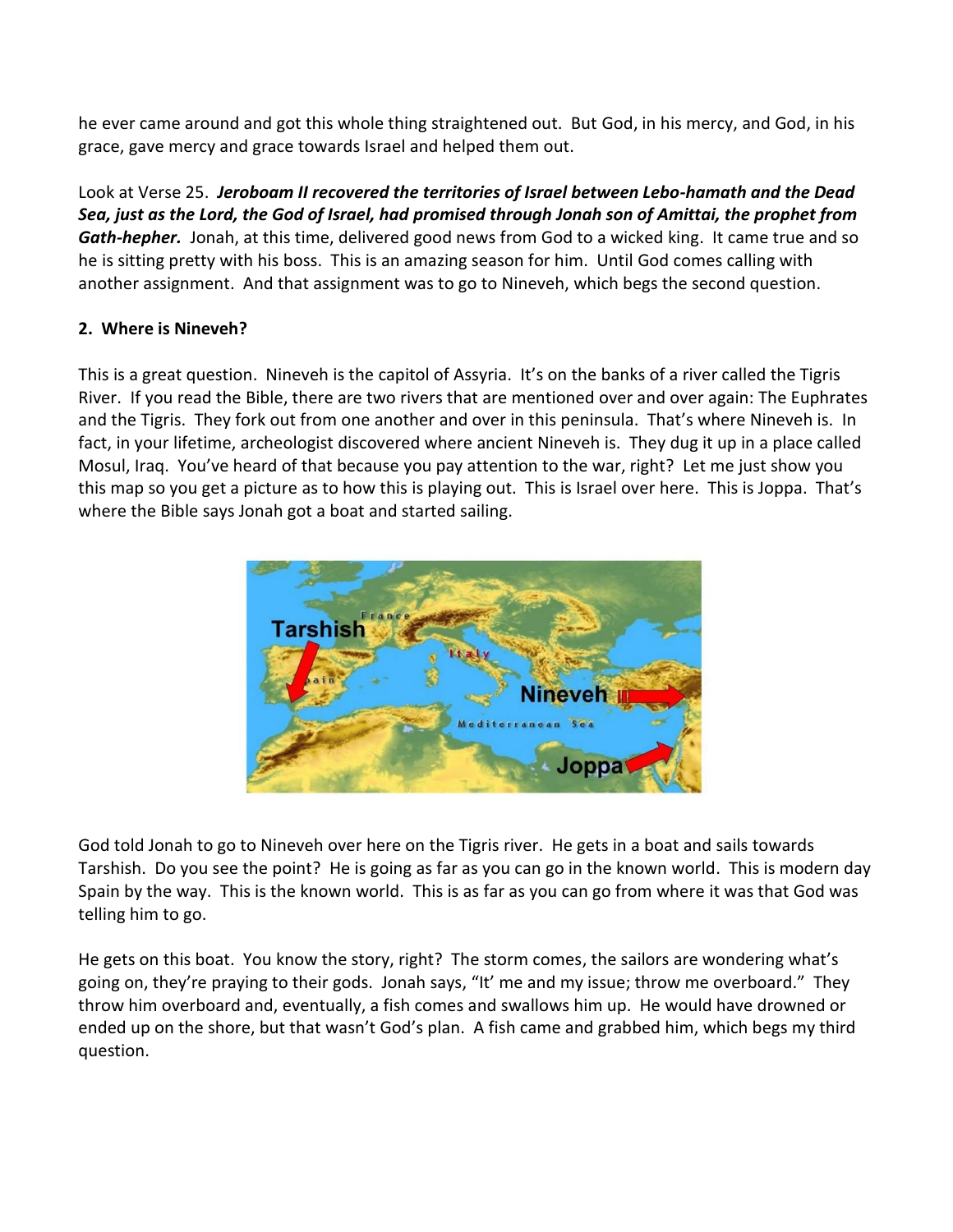#### **3. Was it a whale that swallowed Jonah?**

We think it's a whale because we even refer to the story as Jonah and the Whale. Could have been a whale, but there aren't a whole lot of whales in the Mediterranean Sea. And the Bible doesn't say whale. The Bible says big fish. In case you were wondering, I did a little research. There are only two fish in the Mediterranean Sea that are actually big enough to swallow up a person. The first one is called the sperm whale. There are not a bunch of them. It could have been a whale, but there are not a bunch of them in the Mediterranean Sea. The other one is called the great white shark. I just have to confess to you that I like that story better. You can just hear the music from the Jaws movie as Jaws – which we just celebrated 40 or 50 years, I heard on the radio – comes out of the water and grabs Jonah and takes him back under the water. This is the story as I'm laying it out in my mind, which raises another question.

## **4. Did Jonah really survive in the belly of the fish?**

Let me answer that by asking this question first. How many of you remember a story called Pinocchio? If you don't remember it, it will come back around. They're doing live action with all these Disney stories. Has anybody seen Aladdin with Will Smith? He actually does a good job with that. I saw it with my kids, and I thought it was actually a little dark, but then I thought through it. All the Disney stories are kind of dark. It's why we're all screwed up actually. They are all really, really dark. In fact, every once in a while, I'll watch something that I watched as a kid and think, *Why did my parents let me watch that?* I'll call them and they'll say, "You didn't understand; it was over your head…" Apparently not. I'm in counseling now.

But we know the story of Pinocchio where Pinocchio and Geppetto get swallowed by the whale. Do you remember that? In fact, look at this image. This is the image we have in our minds, right? The inside of the whale is like this big cavity, like an aquarium. And you can see the ribs and water is floating around in there and you know that in Pinocchio, he and Geppetto were on that raft just floating around.

I think what we've done, because we're so visual in this generation, is we've taken a childhood story like that and a childhood image like that and we have laid that preconceived idea on top of a Bible story that we think that's what it looks like in the belly of a whale. Come on now. That's ridiculous when you think through it. Remember that in Pinocchio they lit a fire, which was genius, that caused the whale to sneeze them out. We've taken this ridiculous notion and we've laid it on top of scripture that we think that's what was going on in the belly of the fish that swallowed Jonah up.

That's silly. Now I don't have to say, to a room full of rednecks, "That's silly," because you're not even allowed in this room if you've not caught a fish, right? How many have ever caught a fish? How many of you ever caught a fish that had a fish in the belly when you cut it open? All of us are rednecks; we've done this. Any of those fish ever alive in there? No. They're dead because they have been swallowed up and they're in the belly of that fish and there are fish inside the fish because they ate the fish and the fish are dead. So, we have this image of these ribs and this thing and that's what's going on in the middle of it.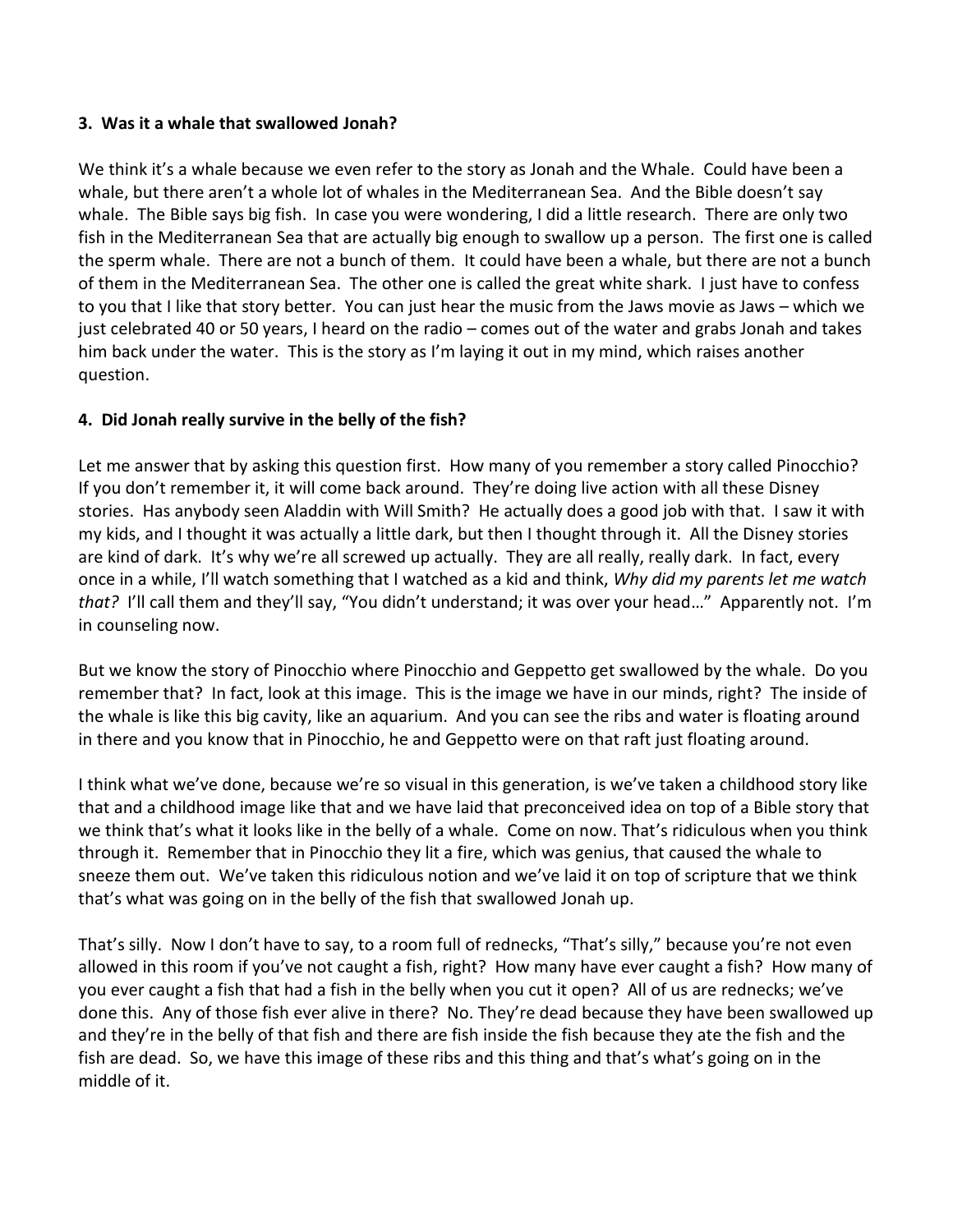In fact, when I was in the fifth grade, Doug Johnson told me that it has been proven that if you take your hand… If were physically possible to take your arm and shove it down your throat, into your stomach, when you remove it, it would be a nub because the stomach acid would have eaten your hand. Now, I don't know if Doug was right or not, but that scarred me for a long, long time. And every time I have a little indigestion and I feel the acid getting through the flap up into my chest, I'm like *It's going to eat my heart away.* Stomach acid is a powerful, powerful thing.

So, Jonah is in this stomach acid and he's floating around in there and I think… In fact, some of you say, "Are you saying what I think you're saying?" Exactly. I'm saying exactly what you think I'm saying. Jonah is in there for three full days, according to the scripture. Here's a question for you. How long can you hold your breath? I am saying exactly what you think I'm saying. I think Jonah died. And a lot of Bible scholars hear me say that and they say, "You can't say that, Alex. That can't be the truth." One day, in heaven, they will apologize to me for saying that.

When I read the scripture, I think it actually makes more sense. By the way, what they do when they argue with me about this is what they say, "Jonah prayed in Chapter 2. He prayed in the belly of the whale. How would he pray if he were dead?" Well there are a lot of answers to that question. One is found over in Luke 16. Do you remember the story that Jesus told about the rich man and Lazarus? And the rich man died and the dead rich man, from a place called Sheol, cried out to Abraham. So the dead man is praying and crying out to Abraham.

There are lots of stories that could play this out. By the way, Jonah, too, I think, indicates this as well. Look at Jonah 2: 1 – *"I cried out to the Lord in my great trouble, and he answered me.* Amazing theology in that verse. You should underline that one and highlight Jonah 2:1 because that is the story of the Bible that you and I were in trouble, we cried out in our trouble and God answered us in our trouble. *I called to you from the land of the dead, and Lord, you heard me!* That word in the Hebrew is Sheol, the very same place that that rich man cried out to Abraham from.

In fact, jump down to Verse 6 if you would. *[6](https://www.studylight.org/desk/?q=jon%202:6&t1=en_nlt&sr=1) I sank down to the very roots of the mountains. I was imprisoned in the earth, whose gates lock shut forever.* So why do I think that Jonah died? First of all, practicality tells me that in the belly of a fish for three days, I think you died. But I think it's important biblically as well.

Turn over to Luke 11. In Luke 11, this is Jesus Christ himself who is talking. *[29](https://www.studylight.org/desk/?q=lu%2011:29&t1=en_nlt&sr=1) As the crowd pressed in on Jesus, he said, "This evil generation keeps asking me to show them a miraculous sign. But the only sign I will give them is the sign of Jonah. [30](https://www.studylight.org/desk/?q=lu%2011:30&t1=en_nlt&sr=1) What happened to him was a sign to the people of Nineveh that God had sent him. What happens to the Son of Man will be a sign to these people that he*  was sent by God." Or that "I, the son of man, was sent my God."

So, what was the sign of Jonah? We don't have to guess, by the way. Jesus tells us over in the Gospel of Matthew. He says just as Jonah is in the belly of the fish for three days and three nights, so will Jesus be in the belly of the earth for three days and three nights. So, just like Jonah died and went to Sheol for three days, so too will Jesus die, be buried, and be resurrected. Jesus is pointing back to the story of Jonah and he sees himself in that story.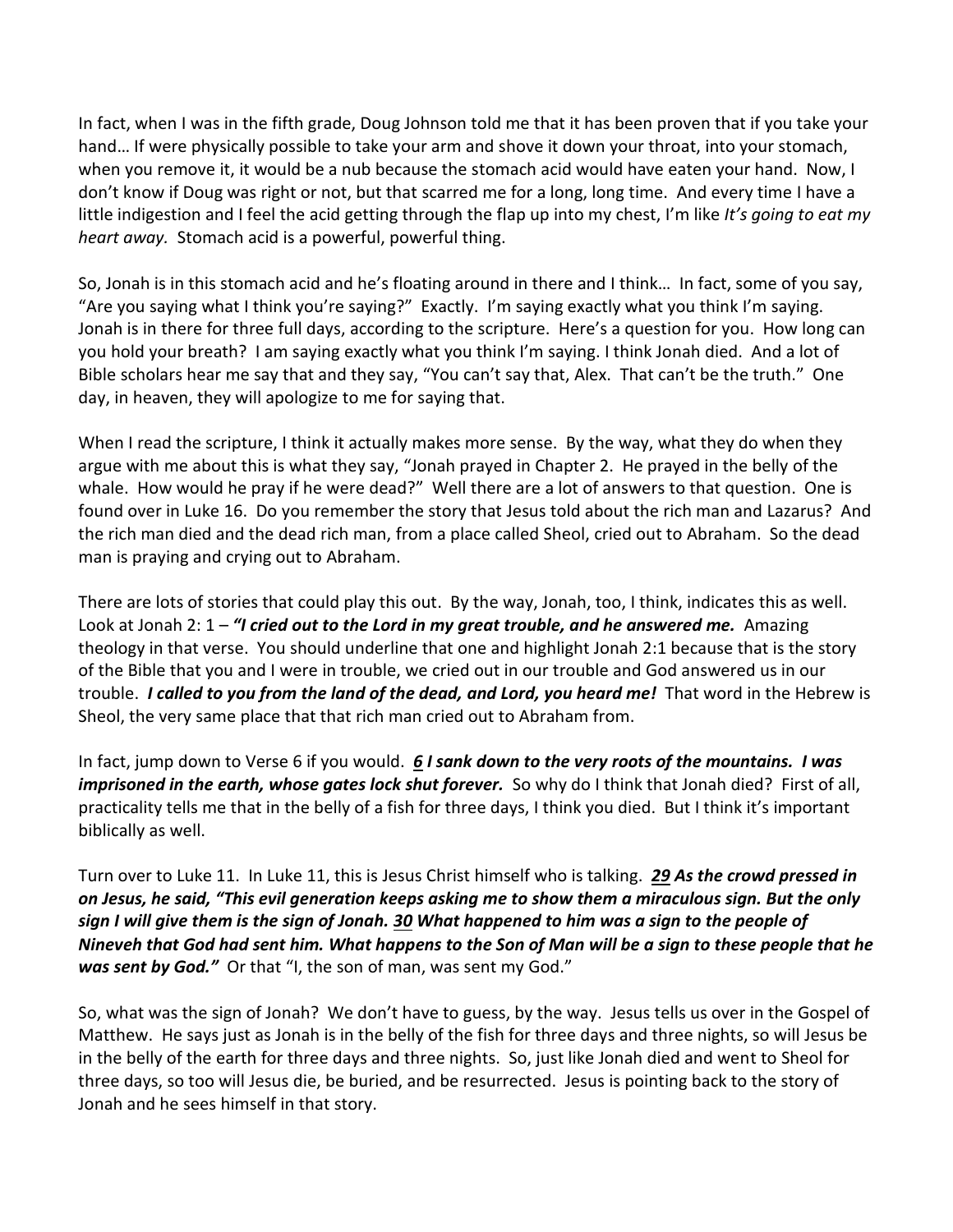But God, in Jonah's day, was looking forward and saying, "This will be a sign to the people of what I'm going to do with my son one day. And it will be a picture to them of what it is I'm going to do. And I will take Jonah's not very good idea and story and flip it because I have a very good idea and a very good plan." Maybe that prayer in Jonah was prayed as he was going under and Jaws was getting him and God rescued him at that point and made him wait alive for three days, but I don't think that makes a whole lot of sense. Which brings me to question number five.

## **5. Why did a big fish swallow Jonah?**

God could have done this any way he wanted, right? He could have sent a falcon to fly down and grab him; it would have been more efficient. Because when you study the map, this whale had to go around Africa which would have taken three full days, right? He could have flown him there; he could have transported him there. You remember Philip and the Ethiopian eunuch. He's one place then, boom, he's somewhere else. God could have done this any way he wanted; why a fish?

I don't know, but I'm working on a series coming out of this on fishing themes in the Bible. I don't know what we'll call it. Maybe *Go Fish*. But in the Bible, there is a big theme that runs all the way through scripture about fish. In fact, the only miracle that's recorded in the gospel, that Jesus did twice, was feed the multitudes. Both times, he did it with fish.

And there's a symbol that, for thousands of years, has been used for the church and for Christians and followers of Jesus. It's a fish. It's called the ichthys. The story is told that when tribulation was upon the church, you would indicate to someone else that you were a Christian by taking your foot and just kind of making a little half circle in the sand with somebody that you're talking to. And if the other person was a believer and knew the sign, they would put their foot at the point of your half circle and they would make a half circle their way, which made a fish in the sand to say, "Hey, we're followers of Jesus."

There's a passage where Jesus had a conversation with Peter who he called out of fishing and said, "If you follow me, Peter, I'm going to make you a fisher, not just of fish, but of men." Which is, by the way, the same declaration that Jesus has over you and me today. If we follow Jesus, he will make us not just fishers of fish, he will make us fishers of men. You say, "Well, I'm not yet a fisher of men." Maybe you're not following. Or maybe you haven't followed long enough. But, according to Jesus, if you follow long enough, he will use you to be a fisher of men, which is a great indication of whether or not we're following. So, I don't know why he used a fish, but there is some theme through there.

Jonah is riding in the belly, in these stomach acids, for three days… And if you're hand dissolves or not… I don't know if Doug Johnson is right, but what I'll tell you is certainly it would bleach your skin and it would bleach your hair and you would smell like fish. And the most interesting thing about fish is that when we order it at a restaurant, we ask, "Is it fishy?" It's fish; of course it's fishy, right? And, "Do you smell fish…?" Everything we want about fish is for it not to be fish. We don't want it to taste like fish, we don't want it to smell like fish. We should just order chicken. But, it's smelly and it's stinky and it's awful.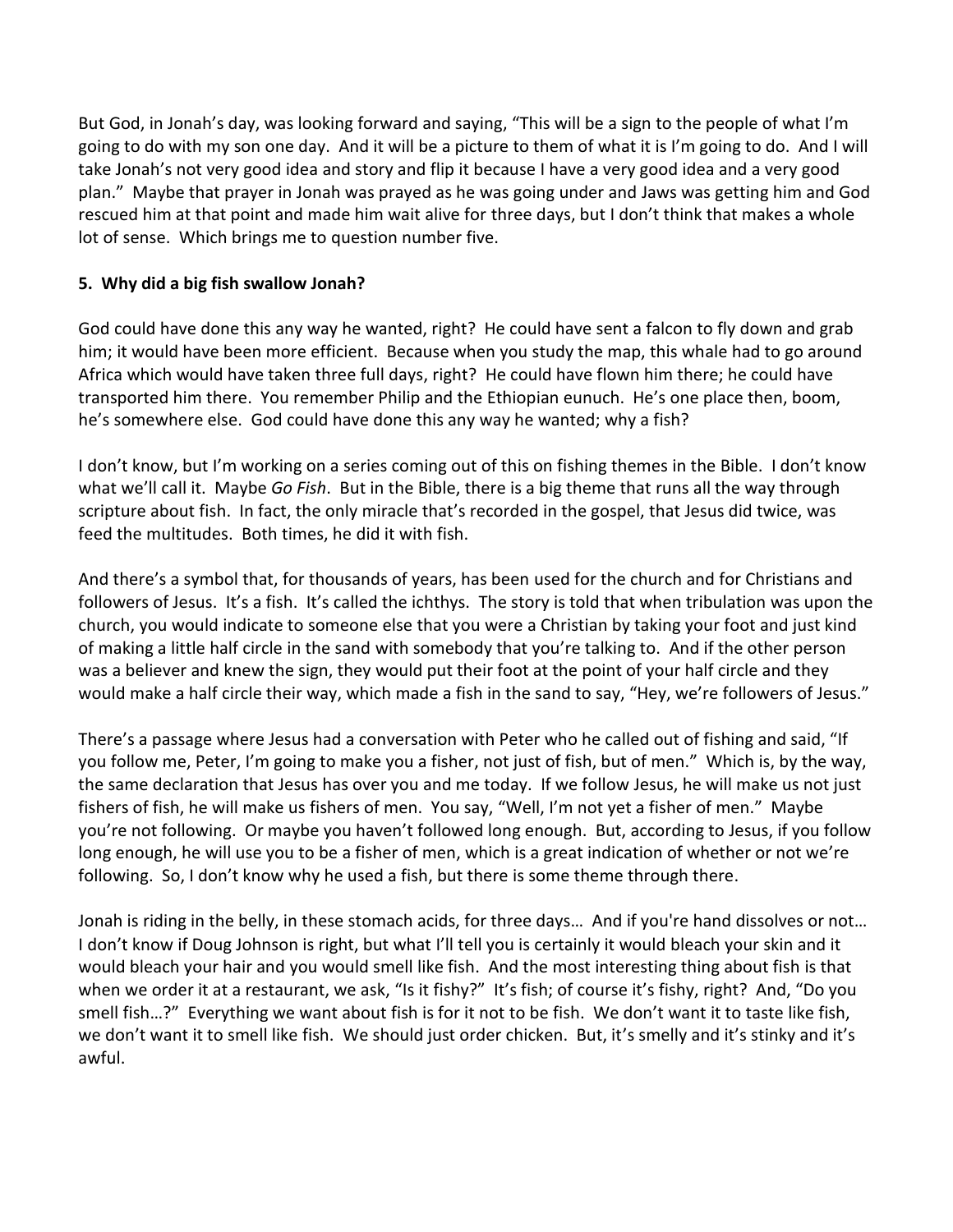So, Jonah has been bleached white, his hair has been bleached white. He's covered in seaweed and he's smelly and stinky. I have asked this question in my mind a dozen times as I've read this book of the Bible. What on earth were those Ninevites thinking when this fish comes out of the water and spits this man out on the shore? A Marine told me after the first service, "Do you know that he was the first recorded Marine? I said, "What do you mean?" He said, "First amphibious land delivery of all time."

What on earth are those Ninevites thinking when this fish comes up on the shore and burps out this ghostly figure that had to stink. I think the Bible indicates what they were thinking. Look at the very first chapter of Jonah. *[4](https://www.studylight.org/desk/?q=jon%201:4&t1=en_nlt&sr=1) But the Lord hurled a powerful wind over the sea, causing a violent storm…* I don't know if you watched the storm last night. I watched from the balcony of the Chateau last night. I wished I had a good camera to capture and time lapse the lightning coming down. It was beautiful, this violent thing that was happening. *…that threatened to break the ship apart.* 

*[5](https://www.studylight.org/desk/?q=jon%201:5&t1=en_nlt&sr=1) Fearing for their lives, the desperate sailors shouted to their gods…* Little g. …*for help and threw the cargo overboard to lighten the ship.* Now here's the question that inquiring minds and ADD kids want to know. What gods? What gods are they crying out to in that moment? In all the pantheon of gods in the world at that time, in the myriad of little g gods, who are they crying out to? I think I figured it out. I think they were crying out to the Philistine god Dagon. Why would I think that or guess that? Here's the reason. Dagon was the god of the sea. You're on the sea, a violent storm is coming, who are you going to cry out to. You're going to cry to the one you believe can handle the sea, their god Dagon. He's depicted as half man and half fish.

So, back to my question, what on earth the Ninevites thinking? I think they're thinking *here came Dagon.* The fish jumps up, spits out this ghostly, fishy, stinky man and he comes walking up. They had to think *Dagon is here, and he's got a word for us*. *Our god has a word for us; let's listen to what Dagon has to say.* And Jonah tells them not about Dagon, but about the true God and they had to think in that moment *if this is not Dagon, he's bigger than Dagon, and whoever he's talking about is much bigger than Dagon. We better listen to what this prophet has to say.* Then Jonah starts talking to them about God and, by the way, he used this guy who is greater to indicate that our God, in the name of Jesus, is better.

I want to declare to you today, in 2019, whatever you're trying to fill your well with, Jesus is better. He's still better. The options may have gotten better, but Jesus is still better. And he will always be better. By the way, you and I don't get a choice in the matter about whether or not we will worship. We're going to worship. Everybody worships. All the time, everybody worships. Atheists and agnostics worship. The only choice they get, and you and I get, is who or what will we worship?

By the way, if you worship money, your whole life, no matter how much you amass, it will never be enough. It will never feel like enough and it will never satisfy you. If you worship beauty, no matter how beautiful you are, you will never feel truly beautiful because it will leave you wanting and leave you unfulfilled. If you worship status, you will never feel significant in your whole lifetime. The truth is they all will leave you wanting.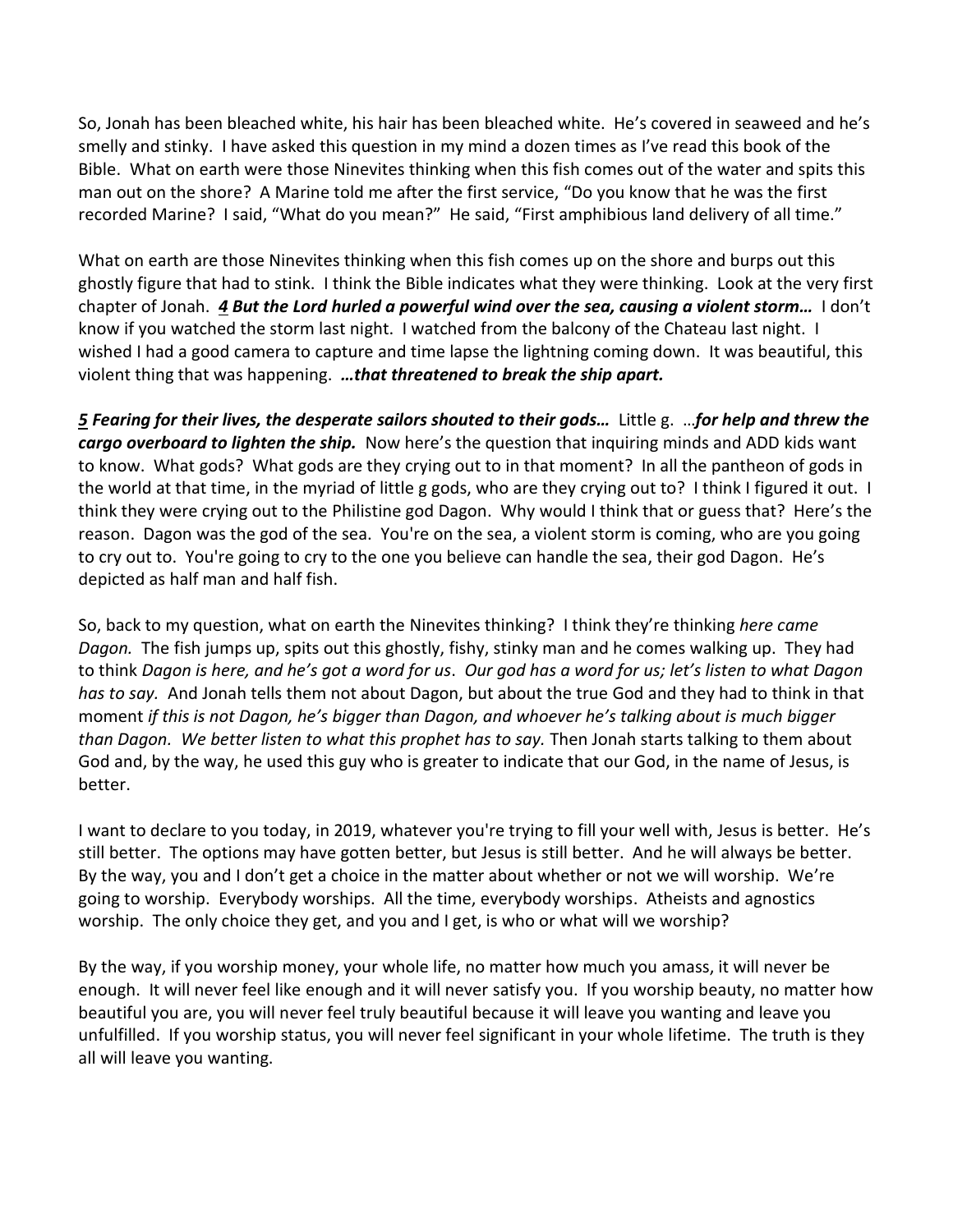By the way, Jesus does the very same thing in this weird way. He fulfills you, but then he leaves you wanting more of him all the days of your life so that you will chase after him with everything you've got.

So, here's Jonah, along for the ride. He disobeyed God, ran away, and God says, "I'm still going to use you," which makes you wonder why he ran.

## **6. Why did Jonah disobey?**

We give Jonah a really hard time for disobeying. Did he know better. Surely, he knew better, he's a prophet of God. Why did he disobey. There has to be a good reason and I think I have figured out what the good reason is. Do you remember who he was a prophet for? Anybody remember? Jeroboam II for the Nation of Israel. In that day, the Nation of Israel was at war with a place called Assyria. Assyria's capital is Nineveh. So, here comes God to his prophet saying, "If you don't go tell them to repent, I'm going to destroy them. I will destroy their government. I will destroy their military. I will destroy everything about them," to which Jonah had to think, *Good. Praise God. I've been praying for a long time, God, for you to destroy them. Thank you. All I have to do is go the opposite direction and you will get them*.

Now, let me just try to illustrate this for you. You're a businessman and you're in competition with some other businessmen and you know something about them that's going to take them out. Are you making that call? "Hey, I know we're competitors, but the IRS is coming; you better pay attention." You're probably not going to make that call.

Let me just make it a little bit more benign. You're a coach and you've studied the film of the first team that you're going to play this fall and you have found major holes in their defense. Are you calling him this summer and saying, "Hey, here's some things you ought to work on because we're going to take advantage of that"? Or are you going to just exploit it.

Let me make it a little more benign and a little more relevant. You're a single adult in a community group of single adults in your church and you have finally found the girl. She loves Jesus, you met her at church, and she attractive. All of the sudden you're interested, but there's another guy in the community group who is also interested. After church, you're all at a pool party and he's eating spinach artichoke dip and he has a big piece in his front teeth. Are you saying something?

This is how this is playing out and Jonah is thinking, *I don't want to tell them*. By the way, even when he has no choice in the matter, he's spit out on the shore by the fish and he doesn't even do the whole job. The Bible tells us that Nineveh, at that time, was the largest city in the world. It was a three day's journey walk across the city to get from one side to the other side and he wasn't there three days. We know that from the Bible. So, he didn't even do the whole job. He didn't even tell all the people. He just told some of the people. In fact, when you read the sermon that Jonah preached, it's one sentence. There are no object lessons, no illustrations, no humor to draw the people in. He doesn't even give an invitation or a response time. He grabs the microphone and says, "You better repent or God's going to get you," drops the mic, and walks off. And, lo and behold, they did. They repented. And God met them where they were.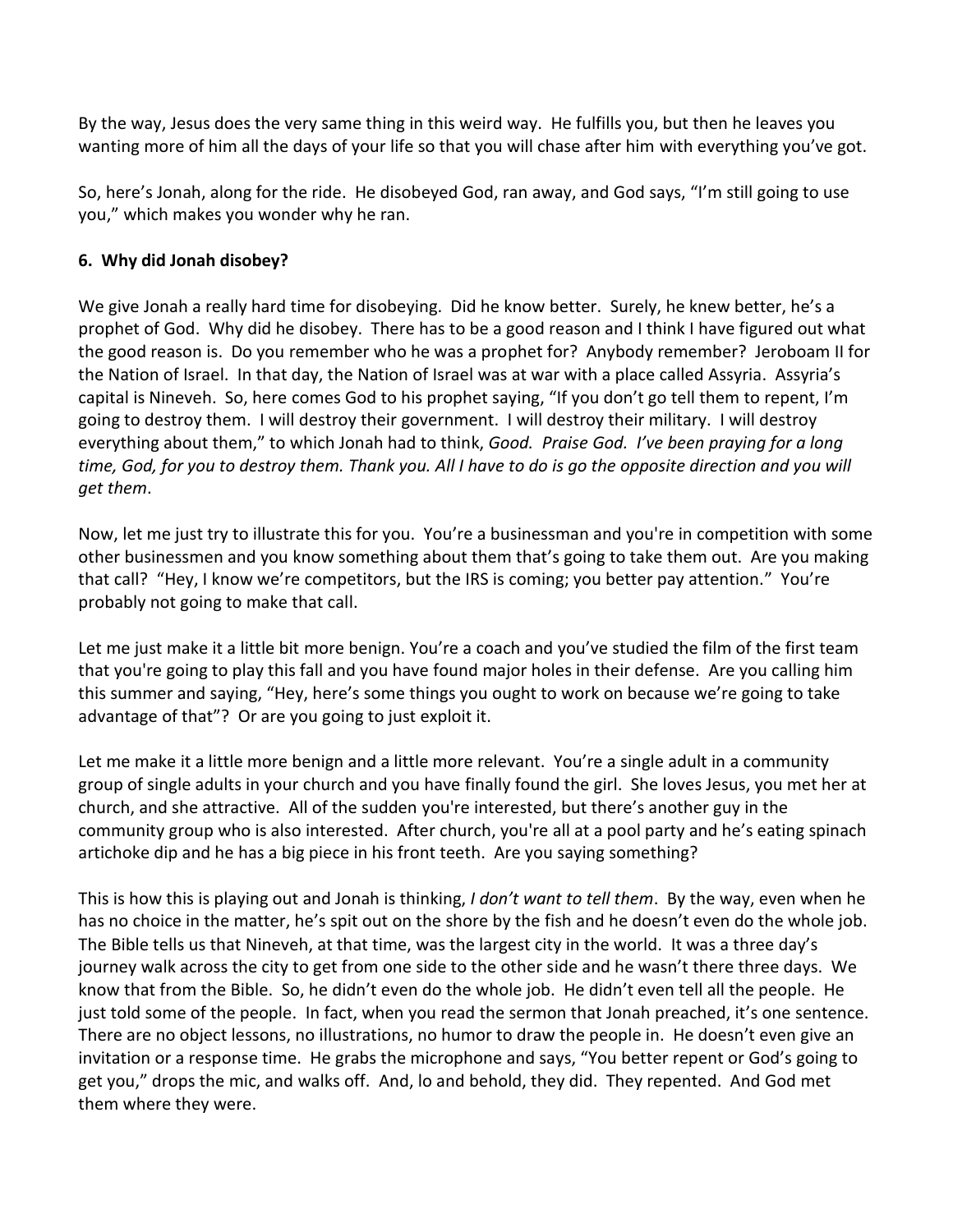Jonah thought he knew some things about God, but he was wrong. He learned some big lessons. One of the lessons… I don't have time for all of them, but I'll just give you one of them. One of the lessons he learned that day about God is that God loves the whole world.

Two weeks ago, I was in Amman, Jordan. We have a campus in Egypt. Which, I don't know if you know this or not, but you all are supporting now financially. You made a one-time big gift of \$10,000.00 to TC Egypt and TC Jordan, and I say thank you. God's using you and your generosity to impact people around the world. It was a joy for me to sit with one of your elders, Doug Goodwin, in the Middle East a few months ago.

I'm at TC Jordan, which we started one year ago this month. By the way, because of your contributions, last year, our people at TC Egypt led 3,000 people to Jesus. TC Jordan is one year old this month. They run 750 people; one year old, outside of a refugee camp that these people can't get into the refugee camp. So, it's made up of almost all refugees, Iraqi and Syrian refugees.

Two weeks ago, I'm preaching at TC Jordan and using a translator. That's a nerve-racking experience, especially for ADD people because it was way too much time for my brain to run while he's putting it in their language. My brain ran while he was doing that.

Ted was there… he wasn't in Egypt with me, but we were on the same time zone, so he was texting me all the time. Every night, here's some more questions. These Christians pastors are asking me, "What do I do with my six wives now that I have come to know Christ?" Did Ted tell you about this stuff? It's amazing. A little bit different question than "Which pontoon boat should I buy?" Right?

When you're using a translator, it takes some practice actually. I went off on Jonah because I had been studying Jonah. I wasn't preaching on Jonah; I just went off on this one sentence and I made the point I made to you earlier. I said, "In fact, you need to know that archeologists, in our lifetime, have discovered ancient Nineveh in Mosul." When I said that, 30 different ladies… By the way, it's fascinating to watch ladies who are fully covered and culturally Muslim sing praise songs to Jesus. Thirty ladies, from all of the audience, raised their hand.

I looked at the translator and asked, "Why are they raising their hands?"

He said, "Just ignore it and we'll deal with it later."

I said, "That ain't gonna happen. I gotta know why right now because I have to know which way to go."

He said, "We'll deal with it later."

I said, "No, no, no, no. Ask them why they are raising their hands."

He said, "Let's move on."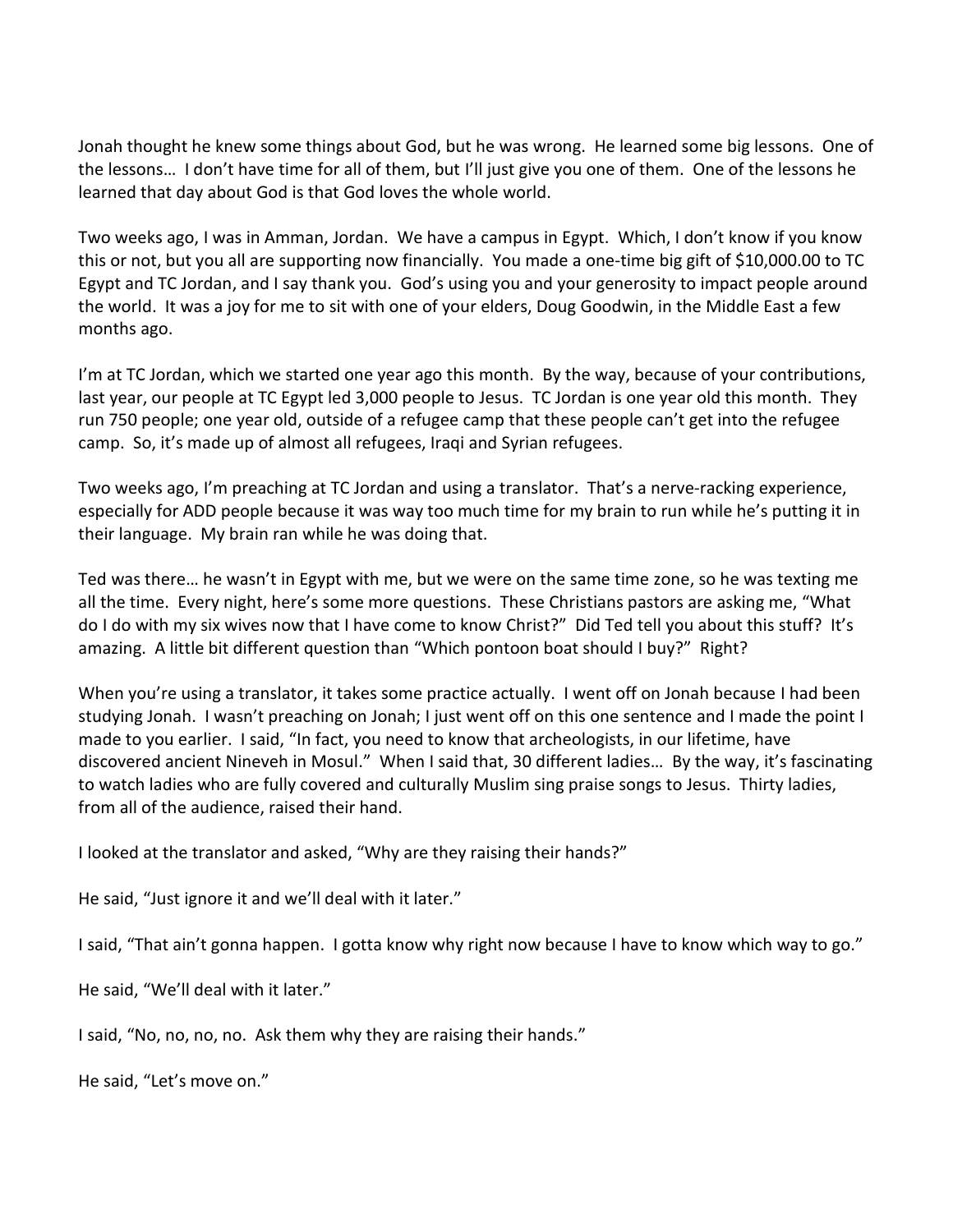I said, "Do what I said!" So, he asked them.

With tears coming down their cheeks, they said, "Did you say Mosul?" I said I did. They said, "That's our home." I didn't see this coming. I'm a veteran in the Middle East and I did not see this coming.

They raised their hands again. The translator said, "Move on."

I said, "Ask them!"

They said, "Does that mean that God loves our home?"

I said, "That's exactly what it means. God sent a prophet from the enemy country into your home to tell those people about Jesus and about the true God. And in that day, he did that because he loves your home and today, he sent a redneck, half Egyptian preacher from Tulsa, Oklahoma, funded by an even more redneck church in Branson, Missouri, to come into Jordan, Amman, to tell you today that he still loves you, he still loves your home, and he has a purpose and a plan for you."

I've written this down and I want you to ponder it. I think that Jonah clearly saw the plan of God in the ship and in the fish, but I also think Jonah had a really hard time seeing the plan of God in Nineveh because of his biases. And Jesus says in Matthew 12: 41 "Now someone greater than Jonah is here." Someone greater than Jonah who did something greater than Jonah. Who somehow his death was greater. And he's more than a prophet; he fulfilled all prophetic hope. He's more than a prophecy; he is the prophecy.

Jesus knew that this prophecy would lead to a trial that would be unjust and unfair and he knew that unjust and unfair trial would lead to condemnation and crucifixion. He knew that he would be flogged and beaten. He knew that he would drag an eight-foot cross through the streets of Jerusalem to a place called Golgotha, where he would be nailed onto that cross and eventually breathe his last. He would be laid in a tomb for three days and three nights. He knew that's where this prophecy would lead and yet he spoke it anyway because he loves you and loves me and he loves the whole world.

Maybe you're here today and you don't know Jesus and today will be the day of salvation for you. But most of you probably already do know Jesus and I want you to hear the message of God for you today. He loves the whole world. Racism is a big, big deal. It still exists. Can I just say, as a Middle Eastern who was raised in Louisiana as the only one, it was a big deal when I was a child? I've lived through it. You heard my best friend in the world, David Nassar, last week who is preaching at my church today. He told you about his childhood and ignorant racism. I experienced the very same thing in Louisiana and him in Alabama.

People ask me all the time why I don't speak Arabic. You didn't teach your kid Arabic in the 70s in Louisiana for protection. Somebody posted my sixth-grade class picture on Facebook a few weeks ago. I put it on Facebook and said, "Can anybody guess which one I am?" Several people said, "It would be much harder if there were any diversity in that class." I was the diversity. I was every race for my ignorant, racist friends. Whatever they wanted me to be, right? I was Gyro when they thought I was